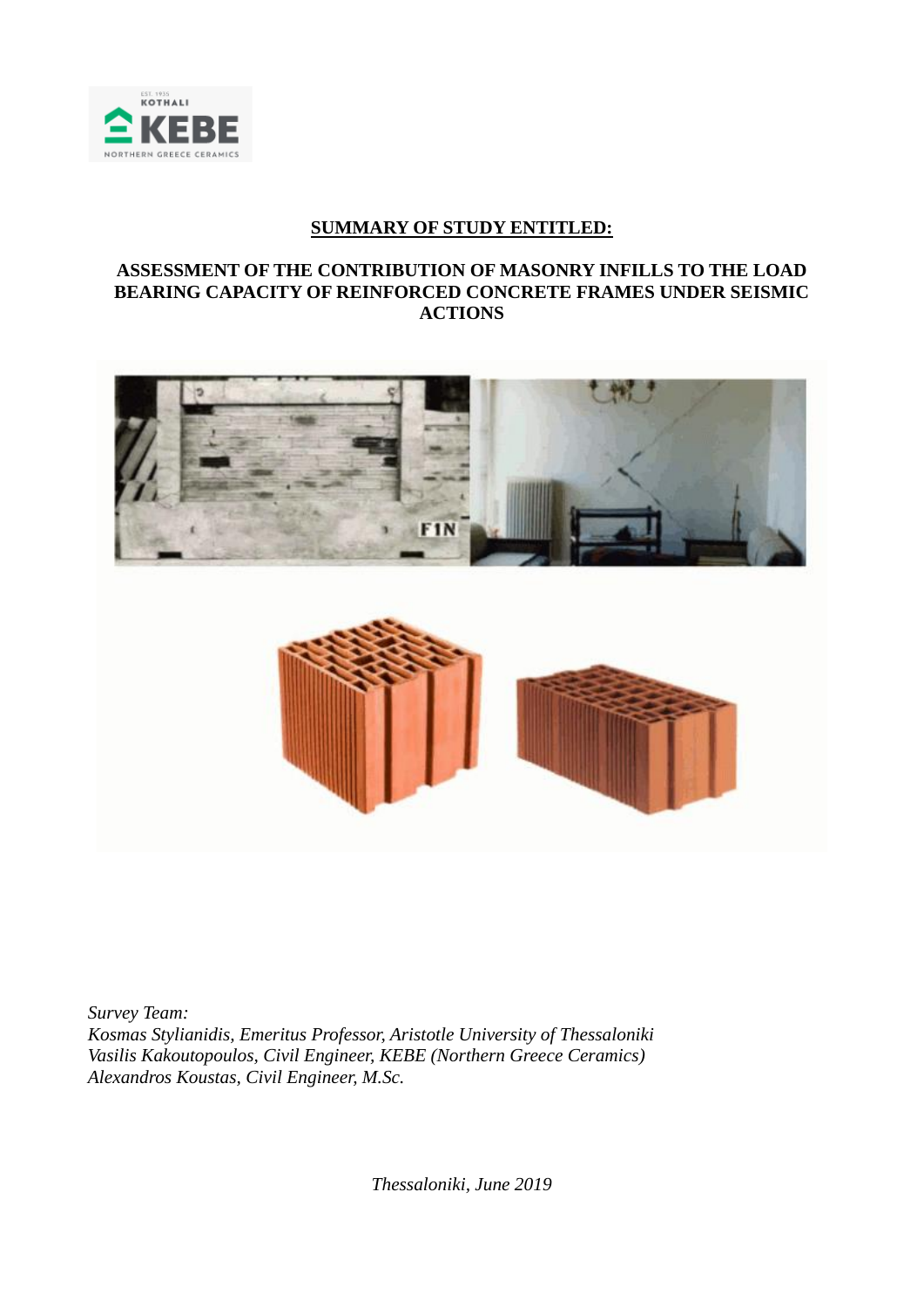## **ASSESSMENT OF THE CONTRIBUTION OF MASONRY INFILLS TO THE LOAD BEARING CAPACITY OF REINFORCED CONCRETE FRAMES UNDER SEISMIC ACTIONS**

## **SUMMARY**

Masonry infills constitute a significant element of building structures, since they are at the forefront of the defense against seismic actions. Consequently, much attention should be given to the selection of their materials and their construction procedure.

This study investigates analytically the contribution of five types of masonry infills to the strength of three forms of moment resisting reinforced concrete frames under horizontal loading. From the composition of the selections for the framing system and the masonry infills, 15 infilled frames result for assessment.

A single-storey, one-bay frame made of C25/30 category reinforced concrete was selected as the representative system, common for all the frames with respect to the opening, height and crosssection of its beam (25/50cm) [Figure 1]. The cross section of the columns is a parameter of the present study. 30/30, 50/50 and 80/80cm columns were chosen, representative of low, medium and high rise constructions.

Masonry infills composed of normal to high strength KEBE bricks were used as the representative masonry infills. Three systems built with horizontal hole No. 90, No. 180 and No. 250 bricks and conventional, general purpose M2.5 category mortar and two systems built with vertical hole ORTHOBLOCK MK200 and ORTHOBLOCK NK250 bricks and thin layer M10 category mortar were used.

The hinged diagonal compression strut was selected (Figure 2) for the simulation of the masonry infills.





Figure 1: Typical reinforced concrete moment resisting frame



It is clear from the results of the analyses that the stronger the compression strut is (larger cross section and bigger modulus of elasticity), the more load it can undertake, thus relieving the columns, the shear load of which is reduced. Moreover, the stronger the frame is (larger cross sections of the columns), the more the load of the compression strut is reduced and the shear load of the column is increased.

Figure 3 shows the most important index of the contribution of masonry infills to the load bearing capacity of the system. This index, called overstrength index, depicts the multiplier of the external load in order for the shear load of each column to be equal to the shear load of the bare frame.